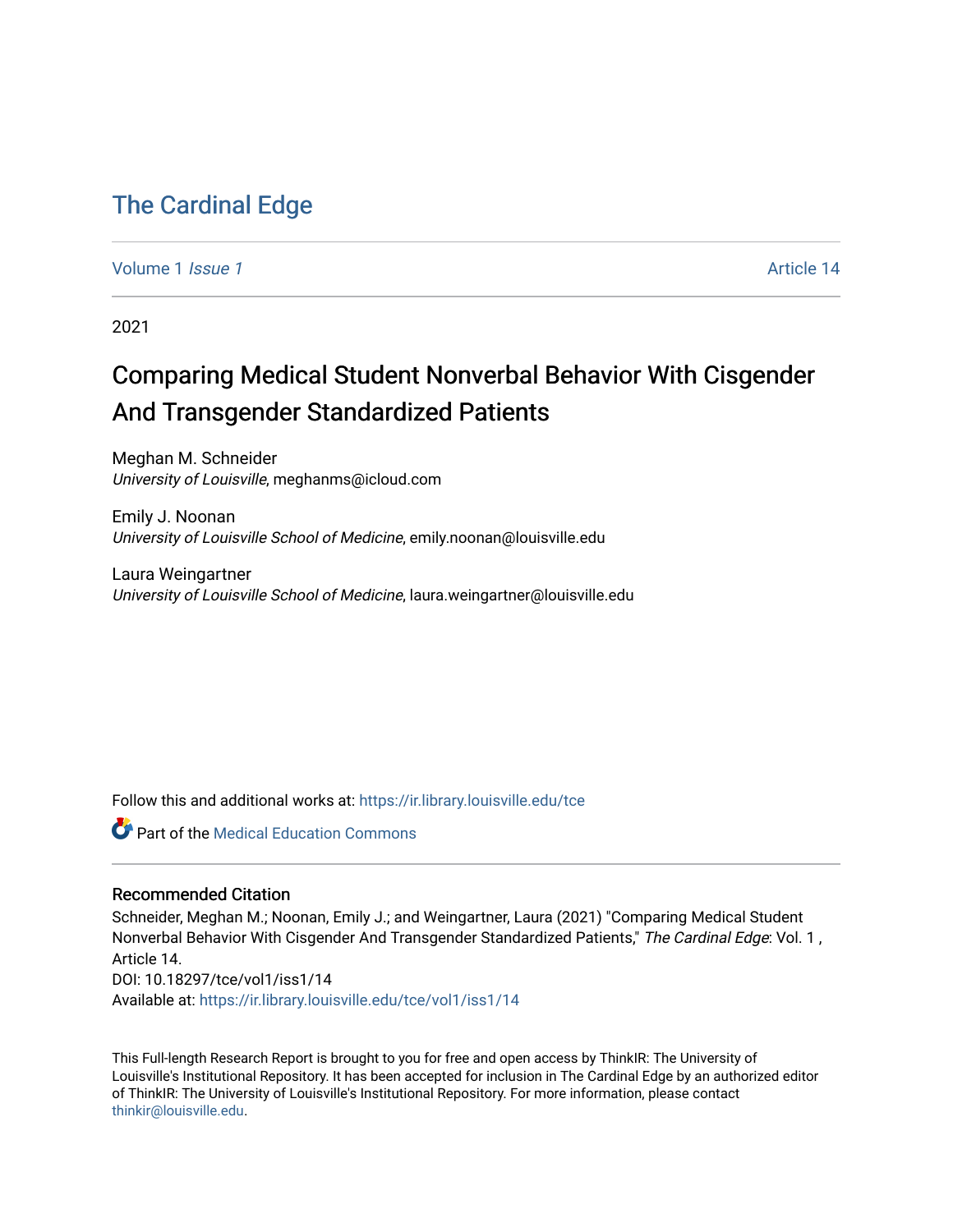### Comparing Medical Student Nonverbal Behavior With Cisgender And Transgender Standardized Patients

#### Cover Page Footnote

Our project was funded by University of Louisville College of Arts & Sciences through the Medical Education Research Award (MERA). We thank Dr. M. Ann Shaw, Vice Dean for Undergraduate Medical Education, and the Standardized Patient Program at the University of Louisville School of Medicine for their support with this research.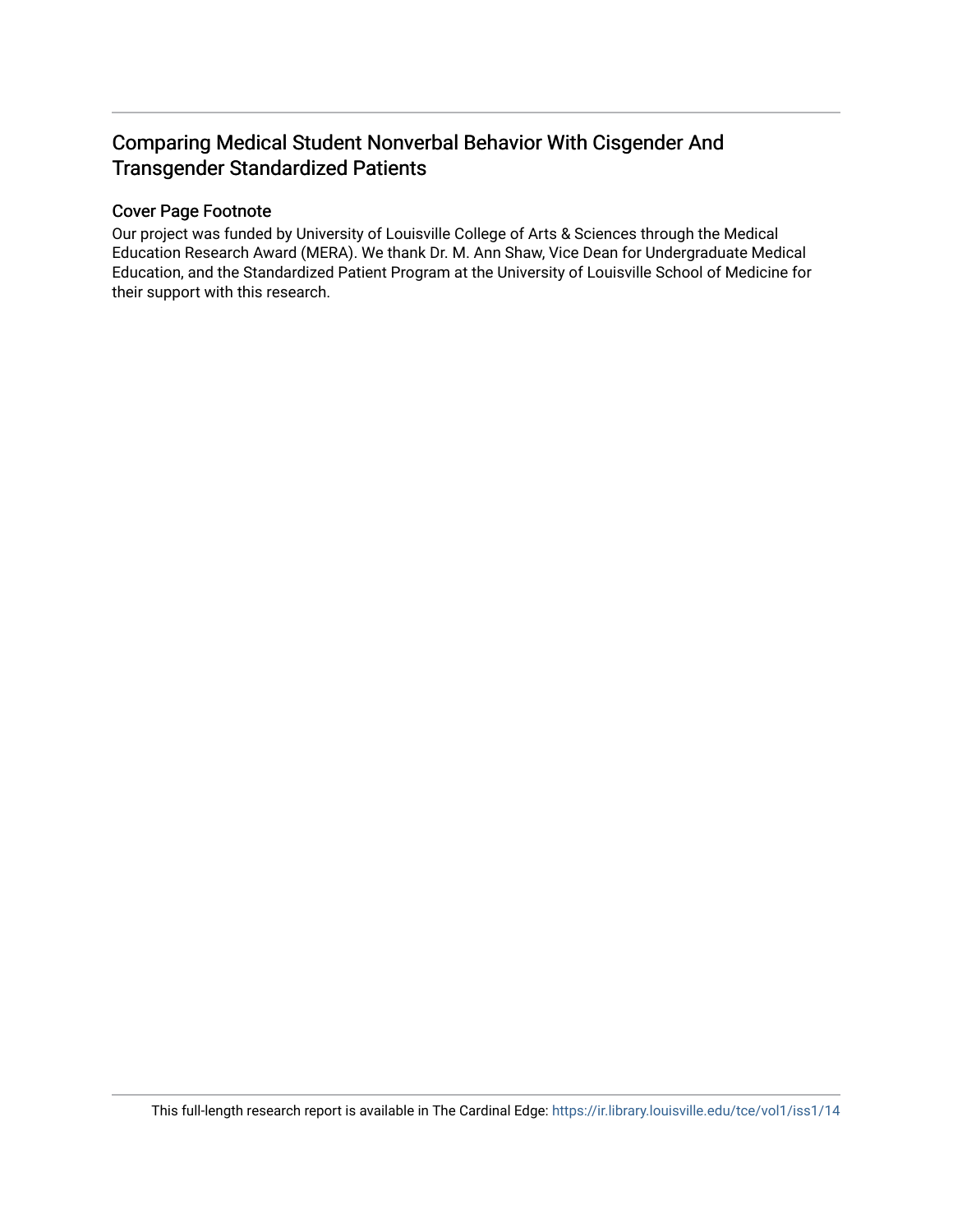# **Comparing Medical Student Nonverbal Behavior with Cisgender and Transgender Standardized Patients**

Megan Schneider<sup>1</sup>, Emily Noonan<sup>1</sup>, Laura Weingartner<sup>1</sup>  $<sup>1</sup>$  The University of Louisville, Louisville, KY, USA</sup>

#### **ABSTRACT**

It is essential for medical students to effectively communicate with patients of all gender identities. Evaluating nonverbal behavior is one way to assess the quality of patient care – examining providers' behaviors while working with cisgender and transgender patients can identify potential biases linked to patient identity. To evaluate nonverbal behavior, the authors analyzed video-recorded training sessions with medical students interviewing standardized patients who identified as cisgender or transgender women. All students identified as cisgender men or cisgender women. The authors rated ten nonverbal behaviors from 1-7 and noted whether these behaviors were perceived to detract from the encounter. Average scores for nonverbal behaviors were similar between students working with cisgender and transgender patients. Nodding frequency showed the largest difference between cisgender ( $m = 5.65$ ) and transgender ( $m = 4.93$ ) patients. When considering student gender identity, cisgender men had lower facial expressivity and smiling frequency scores on average but higher scores for unnecessary silence compared to cisgender women across encounters. Detracting behaviors that negatively impacted the patient encounters were most likely to be self-touching/unpurposive movements (41%) and unnecessary silences (26%). Among the students, cisgender men demonstrated detracting behaviors at a higher rate than cisgender women. The consistency in nonverbal behavior during encounters with cisgender and transgender patients is encouraging. It is possible that LGBTQ health training in medical education contributed to this outcome; however, differences in verbal communication could contribute more to health disparities for transgender patients. Additional practice with unpurposive movements and unnecessary silences could improve nonverbal communication skills.

**KEYWORDS***:* medical education, LGBTQ, communication, nonverbal, transgender

#### **INTRODUCTION**

Gender minority communities face health disparities and barriers to care that non-LGBTQ patients do not encounter.<sup>1</sup> Lack of competency with gender-affirming care among physicians plays a major role in perpetuating inequity for transgender and nonbinary patients.<sup>1</sup> For medical students, curricular experiences during medical education are integral for the development of cultural competency that will be carried over into their careers as physicians.<sup>2</sup> It is important for students to be able to communicate with patients of all gender identities so they can provide equal treatment for all patients.<sup>3</sup>

Nonverbal behaviors such as eye contact and hand movement play a large role within communication; they allow for the development of rapport and trust with patients.<sup>2</sup> However, certain nonverbal behaviors can also inadvertently detract from a patient encounter and harm the relationship between the provider and patient.<sup>4</sup> For example, a provider's unexpressive monotone during a

patient encounter could lead the patient to believe that the student is not empathetic. Evaluating a provider's nonverbal behavior is one indication of the quality and efficacy of patient care, and variation in nonverbal communication could identify potential implicit biases that medical students may have among patients with different gender identities. In this context, bias is the result of unconscious stereotypes, prejudice, and other biases that influence how an individual processes information and therefore makes decisions.<sup>3</sup> It is possible that students are unaware of the presentation of these implicit biases within their own patient care.<sup>3</sup>

The aim of this project was to explore the incidence of certain nonverbal communication behaviors during medical student encounters with cisgender and transgender standardized patients. The goal was to determine if student communication varied between patients with different gender identities, which could indicate underlying biases. Because of the systemic biases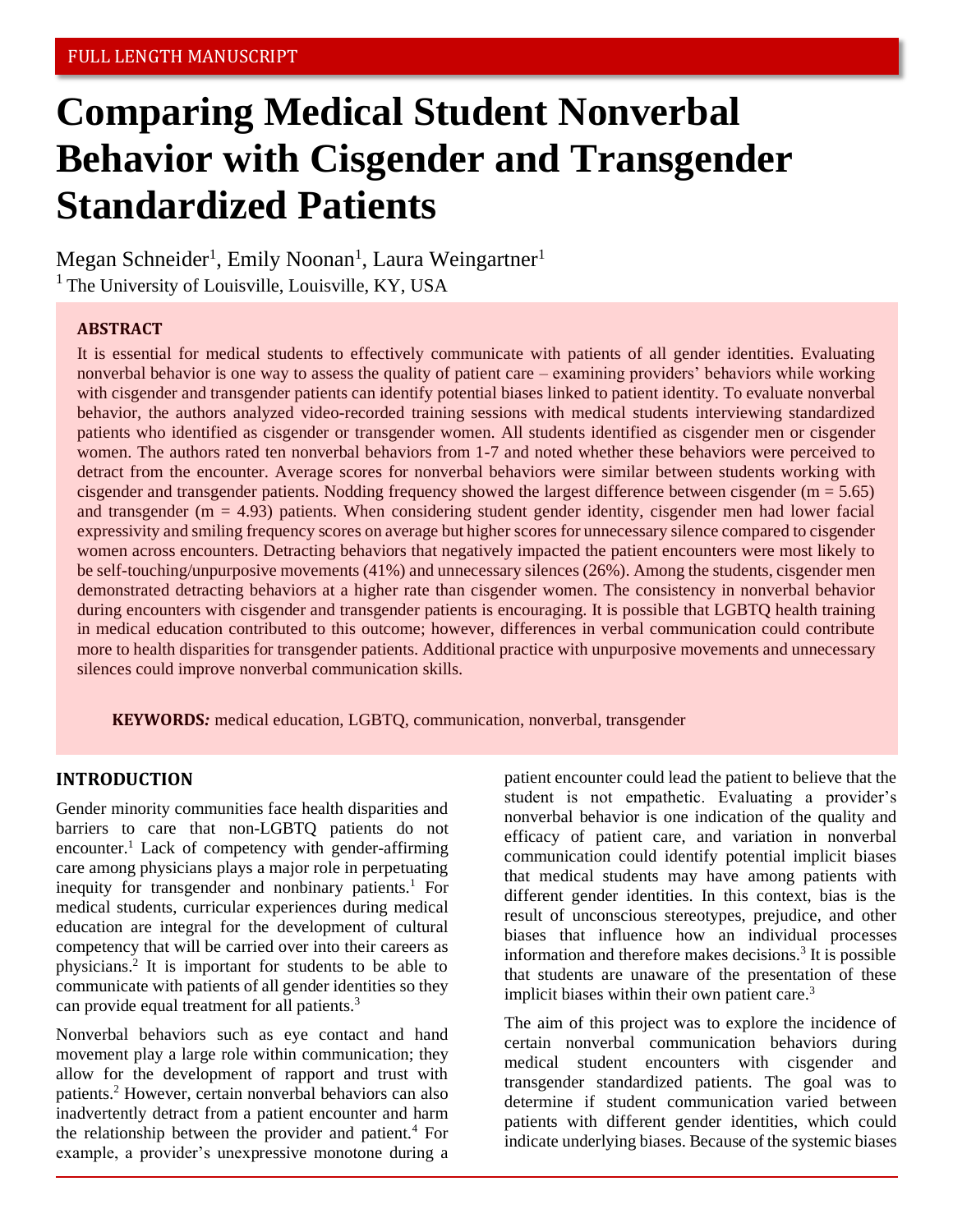| <b>Student</b>              |                               | <b>Cisgender Men</b> |                    | <b>Cisgender Women</b> |                    | <b>ANOVA</b>   |          |
|-----------------------------|-------------------------------|----------------------|--------------------|------------------------|--------------------|----------------|----------|
| <b>Standardized Patient</b> |                               | Transgender<br>Women | Cisgender<br>Women | Transgender<br>Women   | Cisgender<br>Women | <b>F-Value</b> | p-value  |
| Nonverbal Behaviors         | Facial<br><b>Expressivity</b> | 5.83                 | 5.14               | 6.23                   | 6.32               | 3.626          | 0.016    |
|                             | <b>Smiling</b><br>Frequency   | 5.17                 | 5.06               | 6.17                   | 6.00               | 5.093          | $0.003*$ |
|                             | <b>Eye Contact</b>            | 6.07                 | 6.19               | 6.32                   | 6.55               | 1.16           | 0.330    |
|                             | <b>Nodding</b><br>Frequency   | 4.59                 | 5.56               | 5.42                   | 5.76               | 1.603          | 0.194    |
|                             | <b>Gesture</b><br>Frequency   | 4.93                 | 4.84               | 5.00                   | 5.29               | 0.534          | 0.660    |
|                             | Self-touching/<br>unpurposive | 4.78                 | 4.44               | 4.26                   | 4.71               | 0.229          | 0.876    |
|                             | <b>Body Lean</b>              | 4.48                 | 4.44               | 4.42                   | 4.33               | 0.112          | 0.953    |
|                             | <b>Body Posture</b>           | 5.59                 | 5.84               | 5.89                   | 6.19               | 0.839          | 0.476    |
|                             | <b>Tone of Voice</b>          | 6.44                 | 6.20               | 6.79                   | 6.86               | 1.709          | 0.171    |
|                             | Unnecessary<br>Silence        | 3.70                 | 3.64               | 2.26                   | 2.95               | 2.206          | 0.093    |

**Table 1***. Mean nonverbal behavior scores.* Results were analyzed using two-way ANOVAs; original p-values are reported with significance after adjusting for multiple comparisons indicated with an asterisk.

that gender minority patients experience with the healthcare system,<sup>5</sup> it was predicted that significant variation in nonverbal communication skills used with cisgender and transgender patients would be observed. By comparing experiences of cisgender and transgender patients, this study provides insight on the relevance of providers' nonverbal behaviors to the healthcare disparities faced by gender minority communities.

#### **METHODS**

Video-recorded training sessions of standardized patient encounters were analyzed in order to evaluate the nonverbal behaviors of rising third-year medical students. Standardized patient cases are used to assess medical students' clinical skills with people who are trained to portray the same, specific patient history during encounters with multiple students. For this assessment case, standardized patients were hired to portray patients establishing primary care. The gender identity of each standardized patient aligned with the gender identity of their patient role, and this study focused specifically on encounters with patients who identified as transgender women and cisgender women.

One coder (MS) rated the following nonverbal behaviors on a scale of 1-7: facial expressivity, smiling frequency,

eye contact, nodding frequency, gestures frequency, selftouching/unpurposive movements, body lean, body posture, tone of voice, and unnecessary silence. Our scale was adapted from existing medical student nonverbal communication scales.<sup>2,4</sup> The rater also noted whether nonverbal interactions were perceived to detract from the encounter (i.e., perceived to introduce awkwardness, tension, or discomfort). To ensure rating consistency, definitions for each nonverbal behavior were operationalized based on these previous descriptions. These operational definitions were reviewed by the research group, and the rater applied the definitions to a set of three training videos that were evaluated by all members of the research group before data collection for the study began.

The average scores of the medical student group were analyzed in order to obtain general conclusions about which nonverbal behaviors were most and least common. For any encounter in which a recording was truncated (such as when the recording began after the student introductions with the patient, which occurred randomly in the dataset), imputed mean scores were used for facial expressivity, smiling frequency, and eye contact because scores for these behaviors depended on greeting interactions. Average scores for each behavior across the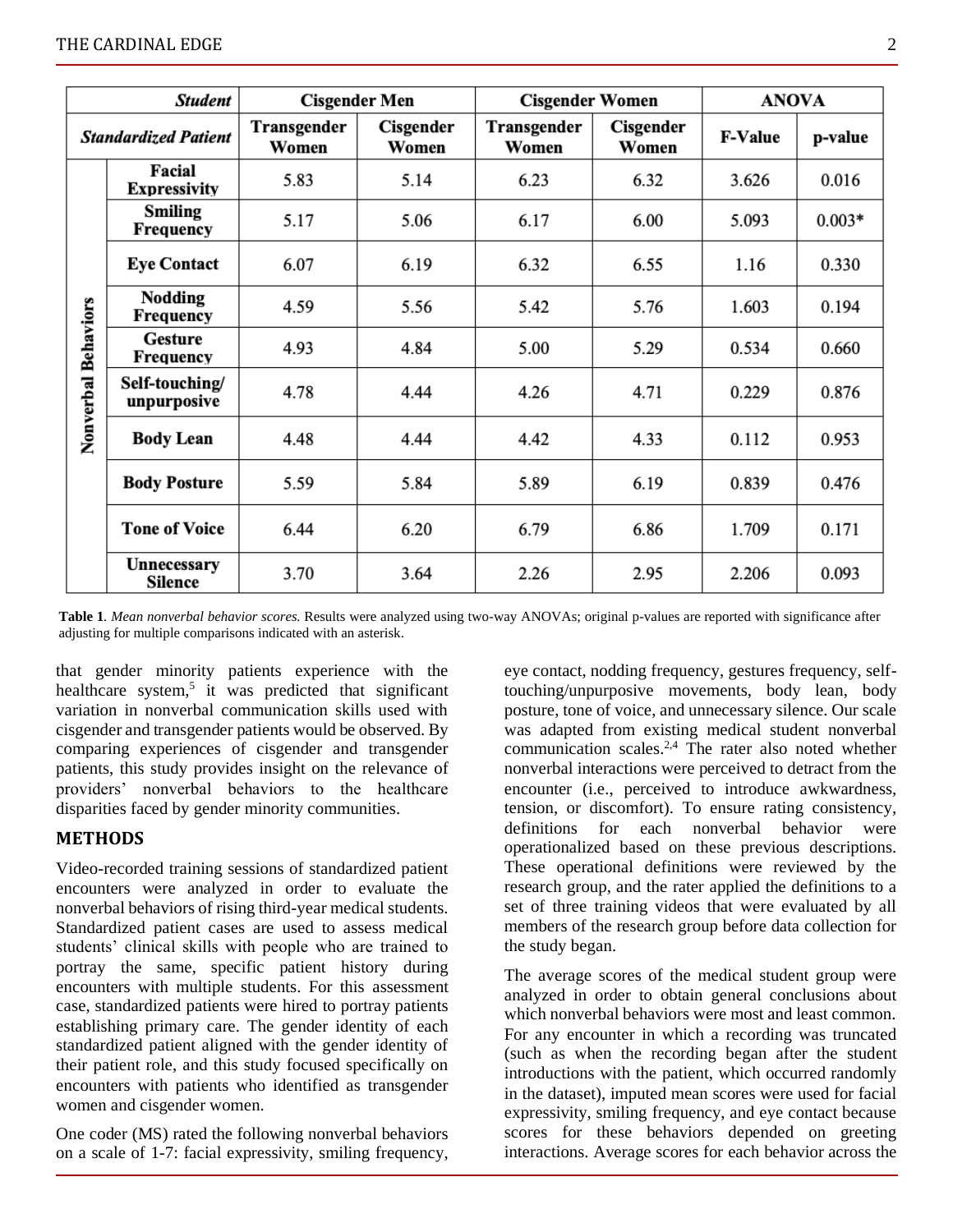four possible combinations of students and patients were also compared using a one-way analysis of variance (ANOVA) in order to assess equality among the student and patient groups, and the resulting p-values were adjusted for multiple comparisons.

Finally, for each type of nonverbal behavior, the proportion of encounters in which that behavior was considered detracting at any point during the encounter was calculated. The most detracting nonverbal behaviors were compared, then the proportion of encounters with one or more detracting behaviors across the four patientstudent gender groups were compared using a test for equality of proportions.

#### **RESULTS**

We coded videos of medical students interacting with standardized patients who identified as either cisgender women (n = 46) or transgender women (n = 46). In these encounters, medical students identified as either cisgender men ( $n = 52$ ) or cisgender women ( $n = 40$ ). Across all rated nonverbal behaviors, students scored similarly among patients who were transgender and cisgender women. Differences between the mean scores rated for interactions with cisgender and transgender women were not particularly notable (Figure 1). Nodding frequency demonstrated the largest difference between average scores with students nodding more frequently during encounters with cisgender patients. However, none of these differences were statistically significant.

Variation in nonverbal communication was more notable when comparing among student gender identity. The four possible combinations of students interviewing patients included: cisgender men interviewing cisgender women  $(n = 25)$ , cisgender men interviewing transgender women  $(n = 27)$ , cisgender women interviewing cisgender women  $(n = 21)$ , and cisgender women interviewing patient transgender women  $(n = 19)$ . One-way ANOVA results showed that two nonverbal behaviors, facial expressivity and smiling frequency, varied significantly among the four patient-student gender identity groups before correcting for multiple comparisons (Table 1). Students who were cisgender women were more facially expressive than cisgender men during encounters with both cisgender and transgender patients (Figure 2). The same pattern was observed with smiling frequency, with cisgender women also smiling more frequently than men during encounters with cisgender women and during encounters with transgender women (Figure 2).

All behaviors were classified as detracting in at least one or more of the encounters, but some behaviors were more frequently detracting than others (Table 2). Proportions of detraction frequency for each nonverbal behavior show that nonverbal behaviors categorized as selftouching/unpurposive movements (41% of encounters) and unnecessary silence (26% of encounters) were the most negatively impactful on the patient encounters. Nodding and body lean were the least likely to be detracting.

| <b>Nonverbal Behavior</b>           | Proportion of<br><b>Encounters</b> | <b>Example Detracting Behavior</b>                                             |  |
|-------------------------------------|------------------------------------|--------------------------------------------------------------------------------|--|
| Facial Expressivity                 | 0.10                               | Lack of facial expressivity was not visually engaging<br>for the patient.      |  |
| <b>Smiling Frequency</b>            | 0.06                               | Low smiling frequency made the student seem<br>unfriendly.                     |  |
| Eye Contact                         | 0.10                               | Lack of eye contact made the student seem<br>uncomfortable.                    |  |
| Nodding Frequency                   | 0.03                               | Low nodding frequency made the student seem<br>disengaged.                     |  |
| Gestures Frequency                  | 0.04                               | Lack of a handshake at introduction or closing could<br>seem unprofessional.   |  |
| Self-Touching/Unpurposive Movements | 0.41                               | Hand wringing and foot bouncing made the student<br>seem nervous and restless. |  |
| Body Lean                           | 0.03                               | Frequent change of body lean direction was visually<br>distracting.            |  |
| <b>Body Posture</b>                 | 0.04                               | Slouched body posture made student seem<br>unprofessional.                     |  |
| Tone of Voice                       | 0.04                               | Mostly monotone tone of voice was not auditorily<br>engaging.                  |  |
| Unnecessary Silence                 | 0.26                               | Frequent unnecessary silence while note-taking broke<br>up dialogue.           |  |

**Table 2***. Proportion of standardized patient encounters in which one or more interaction type was perceived to be detracting (induced awkwardness, tension, or discomfort) and examples of these detracting nonverbal behaviors.*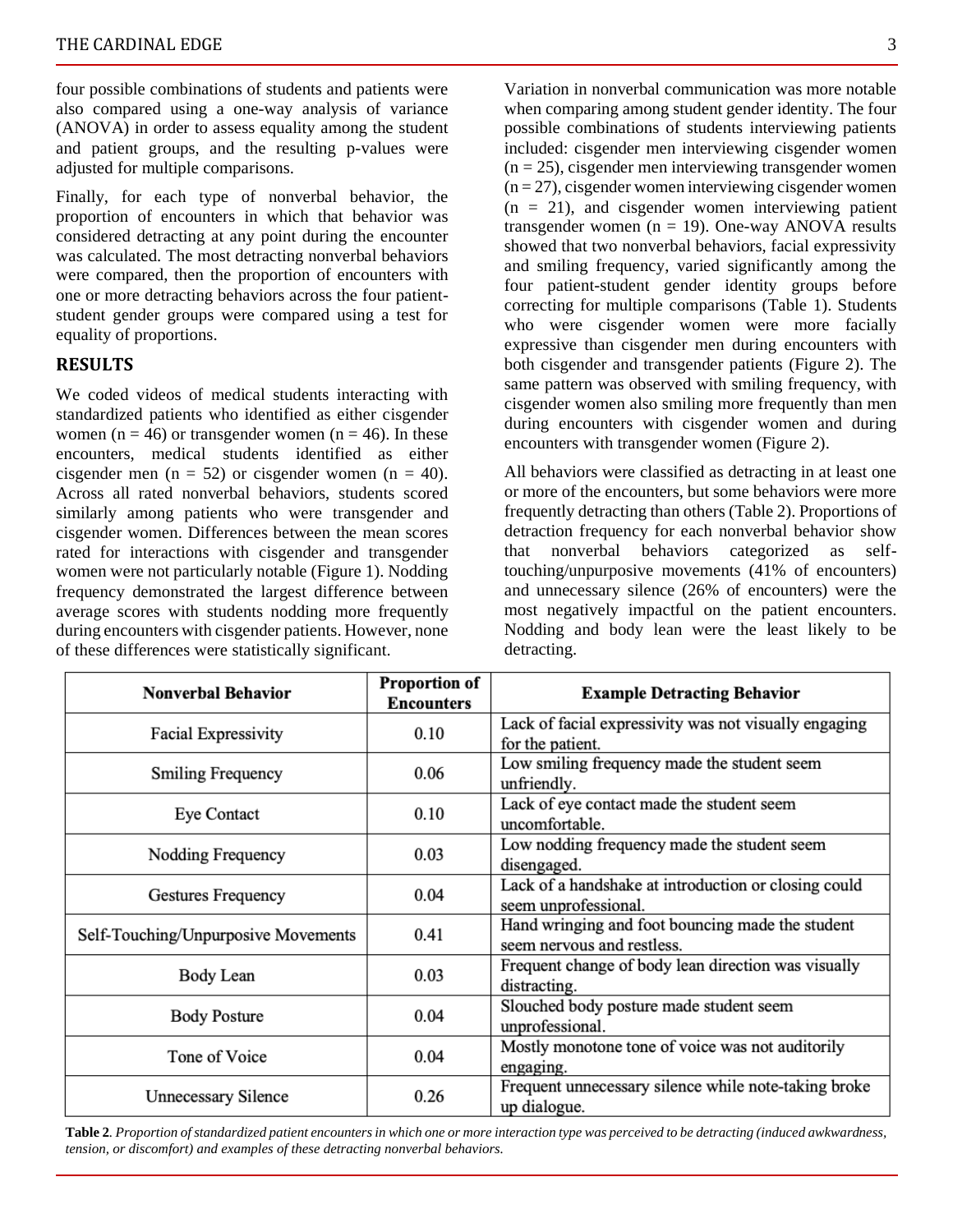

**Figure 1***. Difference between mean nonverbal behavior scores among all students.*



**Figure 2***. Mean facial expressivity and smiling frequency scores among the four student-patient gender identity groups. (\*matching colors indicate significant between-group differences from a one-way ANOVA analysis, p < 0.05).*

A larger proportion of one or more detracting behaviors was observed during encounters with students who were cisgender men. Cisgender men demonstrated one or more detracting nonverbal behaviors during 68.2% of encounters with cisgender women and 70.8% of encounters with transgender women. Meanwhile, students who were cisgender women demonstrated one or more detracting nonverbal behaviors during 57.9% of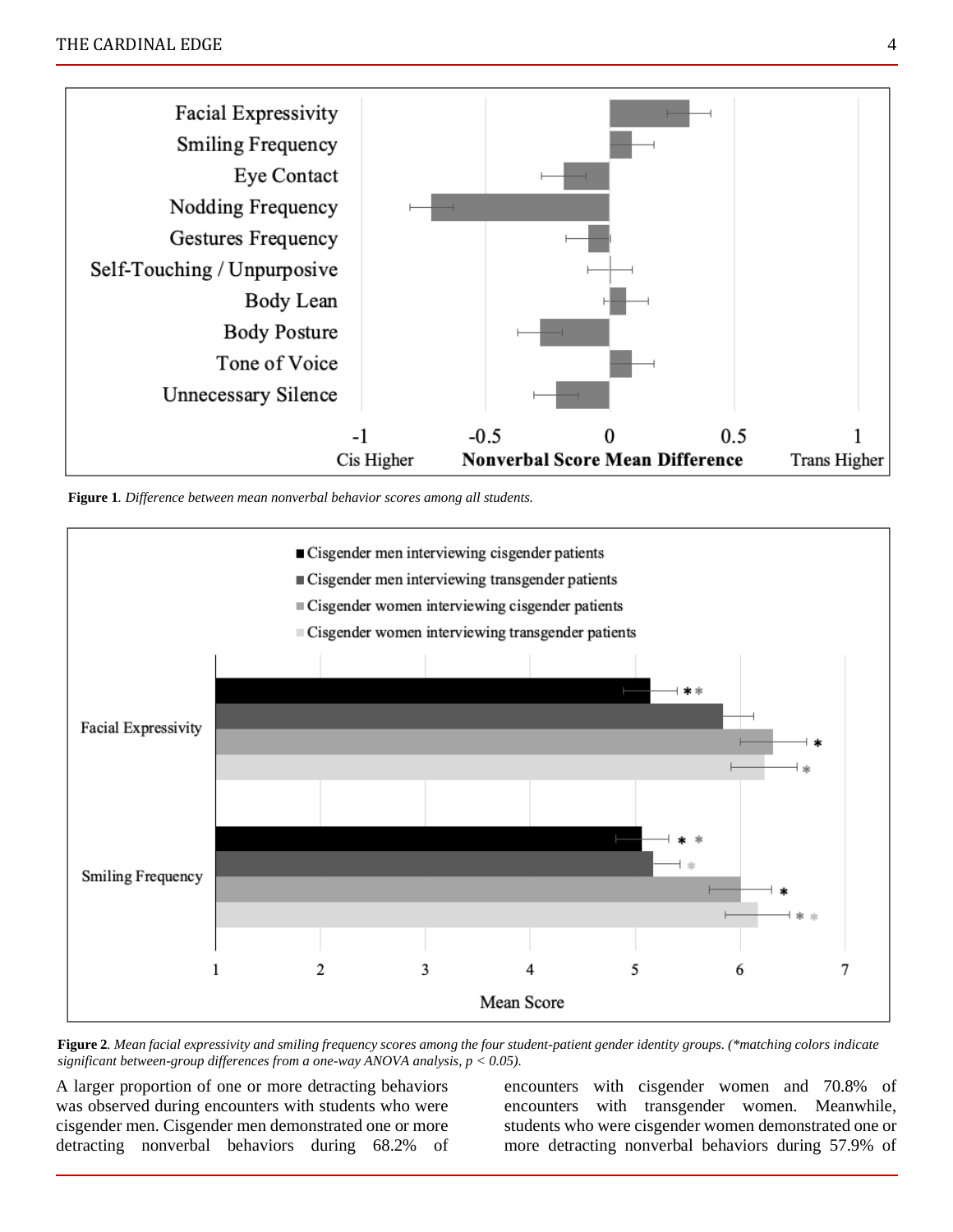encounters with cisgender women and 40% of encounters with transgender women. However, the test for equality of proportions showed that these differences among the proportion of encounters with one or more detracting behaviors were not statistically significant ( $\chi^2 = 4.32$ , df  $= 4$ ,  $p = 0.229$ ).

#### **DISCUSSION**

Overall, this study found that variation in nonverbal behaviors appears to be influenced more by student gender identity than by patient gender identity. During standardized patient encounters with cisgender and transgender women, the average nonverbal behavior scores of medical students were similar. Because many patients who identify as transgender report negative interactions with healthcare providers,<sup>6</sup> these findings were unexpected. It was predicted that more differences between interactions with cisgender and transgender women may be found.

The lack of major differences between nonverbal behaviors during encounters with cisgender and transgender women may suggest that biases and discrimination against transgender patients could be driven more centrally by verbal communication. However, students in this study had completed LGBTQ health training before completing the encounter.<sup>7</sup> If the nonverbal similarities observed in this study were positively influenced by the LGBTQ health training, this could indicate the importance of similar training within medical education. Additional comparisons of nonverbal communication among students who have not had specific LGBTQ health training could help clarify this point.

The significant differences in facial expressivity and smiling frequency of cisgender men and women students align with current literature that suggests that there are notable gender differences in these nonverbal behaviors.<sup>8</sup> This behavioral variation is assumed to result from a broader difference of social values and intensity of emotional experiences that are associated with gender.<sup>8</sup> Within the clinical setting, it is possible that students who identified as cisgender women felt more comfortable expressing emotion during patient encounters because of gender role conformity.

Our findings regarding the frequency of detracting nonverbal behavior suggest that there are opportunities for further practice to improve specific nonverbal communication skills. Students are likely unaware of the unpurposive movements and self-touching behaviors that occur during patient encounters (such as face touching, pen tapping, or foot bouncing). Similarly, unnecessary silence may also message a lack of confidence or knowledge during the patient encounter. Efforts to reduce

unpurposive movements and avoiding unnecessary silence would be important topics of emphasis during training to help to ensure that the comfort and trust of patients is maintained.

Although statistically insignificant, trends showing differences between the frequency of detracting behaviors used by men and women students were still notable and may be a suitable area for future study. This provides information about potential patient comfort level disparities with students of different genders. It is possible that larger amounts of detracting behaviors could inadvertently lead to lower patient comfort or satisfaction on average with certain patient groups. This study is limited because it focused only on the experiences of patients who identity as women, so the broader question of how detraction occurs with the interaction between student and patient gender identity could serve as a potential area of future study around supportive and detracting nonverbal communication.

Our study provides insight about the nonverbal communication employed by medical students during standardized patient encounters with cisgender and transgender women. However, verbal communication is also critical to understanding LGBTQ health disparities. Future studies on the verbal behaviors of medical students would allow us to compare whether patterns of verbal and nonverbal communication are consistent. Because our study observed encounters with patients who were women only, it would also be relevant to investigate medical students' verbal and nonverbal communication patterns during encounters with patients of other gender minority groups, such as those who identify as transgender men and genderqueer, to see if these trends are maintained.

#### **REFERENCES**

- 1. Minturn MS, Martinez EI, Le T, et al. Early Intervention for LGBTQ Health: A 10-Hour Curriculum for Preclinical Health Professions Students. *MedEdPORTAL.* 2021;17:11072.
- 2. Collins LG, Schrimmer A, Diamond J, Burke J. Evaluating verbal and non-verbal communication skills, in an ethnogeriatric OSCE. *Patient Educ Couns.* 2011;83(2):158-162.
- 3. Chapman EN, Kaatz A, Carnes M. Physicians and implicit bias: how doctors may unwittingly perpetuate health care disparities. *J Gen Intern Med.* 2013;28(11):1504-1510.
- 4. Griffith CH, 3rd, Wilson JF, Langer S, Haist SA. House staff nonverbal communication skills and standardized patient satisfaction. *J Gen Intern Med.* 2003;18(3):170-174.
- 5. Puckett JA, Cleary P, Rossman K, Mustanski B, Newcomb ME. Barriers to Gender-Affirming Care for Transgender and Gender Nonconforming Individuals. *Sexuality Research and Social Policy.* 2018;15(1):48-59.
- 6. James S, Herman JL, Rankin S, Keisling M, Mottet LA, Anafi M. *The Report of the 2015 U.S. National Transgender Survey.*  Washington, DC2016.
- 7. Holthouser A, Sawning S, Leslie KF, et al. eQuality: a Process Model to Develop an Integrated, Comprehensive Medical